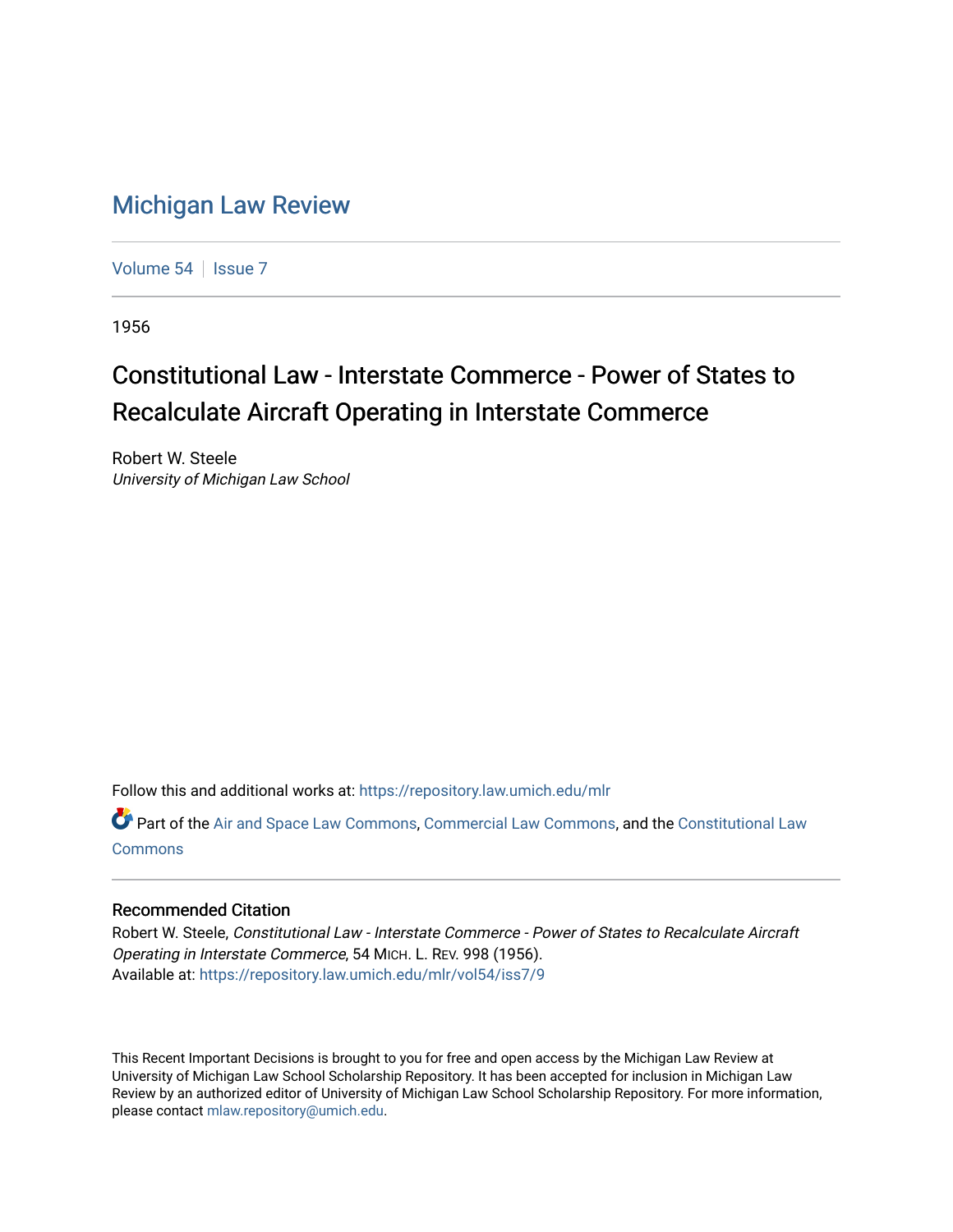CONSTITUTIONAL LAW-INTERSTATE COMMERCE-POWER OF STATES TO R.EcuLATE AIRCRAFT OPERATING IN INTERSTATE COMMERCE-Defendant village, located one mile from Idlewild Airport, passed an ordinance prohibiting air flight over the town at less than 1,000 feet. Plaintiffs brought suit to enjoin enforcement of the ordinance, with Civil Aeronautics Board intervening as· plaintiff. The Civil Aeronautics Act of 1938 gives the CAB the authority to regulate aircraft in navigable air space, and the authority to define navigable airspace by setting minimum altitudes for flight.1 The CAB minimum altitude rules provide that aircraft flying over congested areas shall not be operated below 1,000 feet above the highest obstacle within a horizontal radius of 2,000 feet, except when it is necessary to take off or land.2 The CAB has issued landing regulations which occasionally require aircraft to fly over the village of Cedarliurst at •altitudes as low as 450 feet. *Held,* any airspace defined by the CAB as necessary for the takeoff or landing of aircraft is navigable airspace subject to federal regulation. By adopting a comprehensive system of regulation within this airspace the federal government has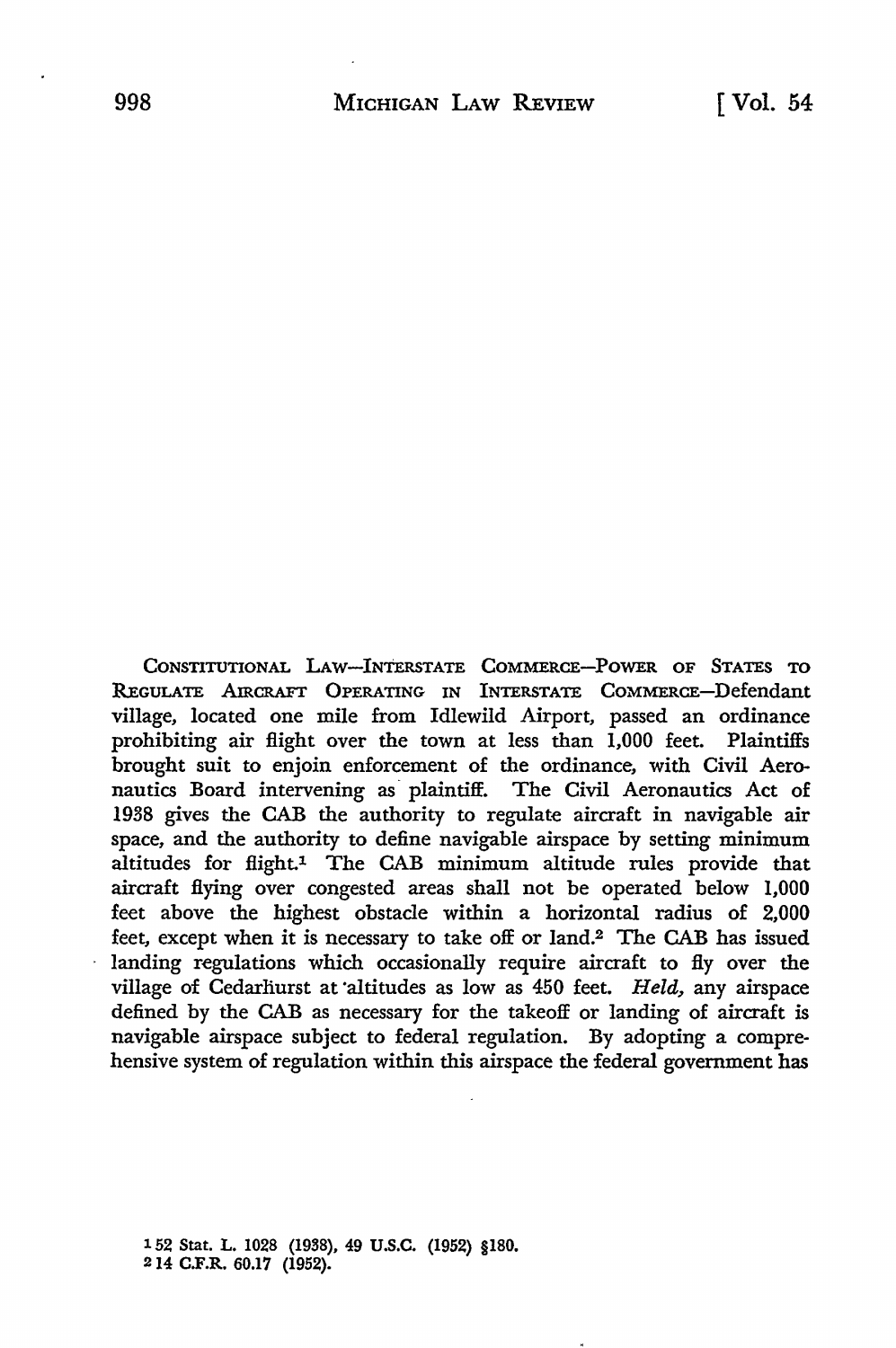pre-empted the field, thus superseding conflicting local regulations. *Allegheny Airlines v. Village of Cedarhurst,* (D.C. N. Y. 1955) 132 F. Supp. 871.

A large issue in the field of aeronautical law has been the division of regulatory power between the federal government and the states.3 One of the primary problems is the extent of a state's power to promulgate minimum altitude regulations for the protection of its citizens and property.4 The supremacy of federal power over interstate commerce has not been seriously questioned of late, $5$  and federal control may extend into the realm of intrastate commerce whenever an effect upon interstate commerce can be shown.6 Support for the extensive scope of federal regulations around airports is furnished by analogy to the Federal Safety Appliance Acts,7 which apply to all traffic on any railway which is deemed a highway of interstate commerce.8 Considering the large number of interstate air carriers that operate around most airports, it is not hard to consider this airspace an interstate highway.9 It is clear that state regulations which conflict with valid federal regulations are ineffective.10 However, early cases indicated that state laws conflicting with CAB takeoff and landing regulations might not be rendered invalid.11 The rationale of these

<sup>3</sup>The courts have been willing to recognize that states have an extensive interest in the regulation of aircraft. Smith v. New England Aircraft Co., 270 Mass. 511, 170 N.E. 385 (1930); Parker v. Granger, Inc., 4 Cal. (2d) 668, 52 P. (2d) 226 (1935), cert. den. 298 U.S. 644, 56 S.Ct. 958 (1936); Erickson v. King, 218 Minn. 98, 15 N.W. (2d) 201 (1944).

4 States are not precluded from regulating the economic operations of airlines, or from taxing interstate aircraft doing business within a state. People v. Western Airlines, 42 Cal. (2d) 621, 268 P. (2d) 723 (1954), cert. den. 348 U.S. 859, 75 S.Ct. 87 (1954); Northwest Airlines v. Minnesota, 322 U.S. 292, 64 S.Ct. 950 (1944). But states cannot set up safety regulations for aircraft. Rosenaban v. United States, (10th Cir. 1942) 131 F. (2d) 932, cert. den. 318 U.S. 790, 63 S.Ct. 993 (1943).

<sup>5</sup>The federal power to regulate aircraft rests upon the commerce power, rather than on national ownership of the airspace. Braniff Airways v. Neb. Board of Equalization and Assessment, 347 U.S. 590, 74 S.Ct. 757 (1954).

6 Railroad Commission v. Chicago B. & Q. Ry. Co., 257 U.S. 563, 42 S.Ct. 232 (1922); New York v. United States, 257 U.S. 591, 42 S.Ct. 239 (1922).

7 27 Stat. L. 531 (1893), 45 U.S.C. (1952) §§1-7; 32 Stat. L. 943 (1903), 45 U.S.C. (1952) §§8-10; 36 Stat. L. 298 (1910), 45 U.S.C. (1952) §§11-16.

8 Southern Ry. Co. v. United States, 222 U.S. 20, 32 S.Ct. 2 (1911).

9 It is doubtful if this analogy can be applied to airspace outside of the major interstate air lanes. See Neiswonger v. Goodyear Tire and Rubber Co., (D.C. Ohio 1929) 35 F. (2d) 761 at 763. *Contra,* United States v. Drumm, (D.C. Nev. 1944) 55 F. Supp. 151.

10 Gibbons v. Ogden, 9 Wheat. (22 U.S.) I (1824). Some Supreme Court decisions indicate that even consistent legislation will be invalid after Congress has occupied the field. Charleston & W.C.R. Co. v. Varnville Furniture Co., 237 U.S. 597, 35 S.Ct. 715 (1915). But the Court has also said that Congress must expressly exclude all state action in order to make consistent state legislation ineffective. California v. Zook, 336 U.S. 725, 69 S.Ct. 841 (1949). The danger that state rules could not be made to conform speedily to changing CAB rulings indicates that even consistent rules might be invalid. See Black, "Uniformity in Air Safety Regulation: Cooperative Federalism Applied," 15 J. Am L. & C. 181 (1948).

11 Cf. Swetland v. Curtiss Airports Corp., (D.C. Ohio 1930) 41 F. (2d) 929; Smith v. New England Aircraft Co., note l supra; United States v. Causby, 328 U.S. 256, 66 S.Ct. 1062 (1946).